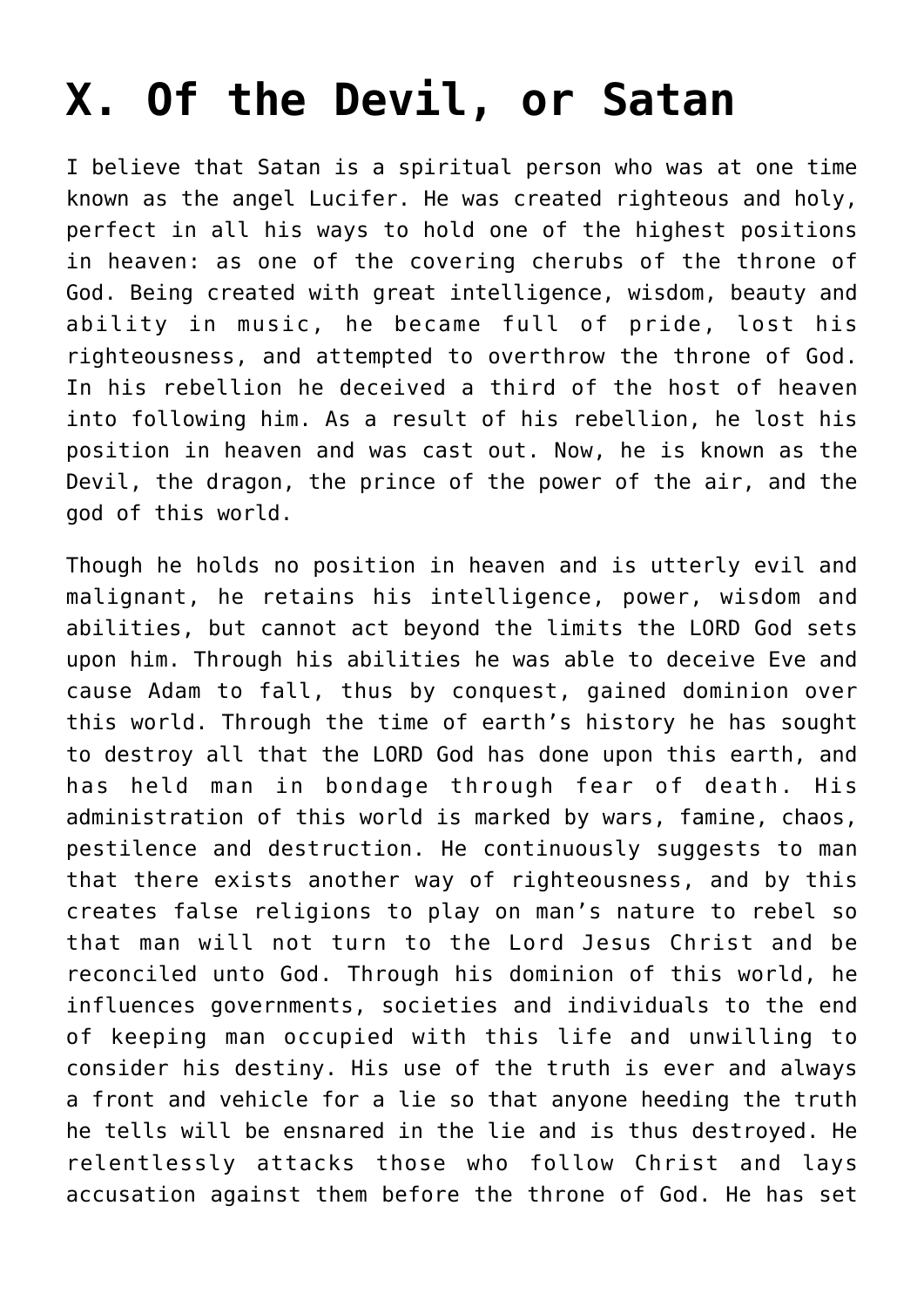himself to utterly destroy the people of God when he has full and total control over this world.

Though he is head of an army of fallen angels, or devils, and has kinship with everyone who hates the LORD God, he has already been defeated by the Lord Jesus Christ at Calvary. His time of existence outside the Lake of Fire is limited and set by the decree of God. His power will reach its zenith during the Great Tribulation, but will continue only for a short time and he will then be confined to the bottomless pit for one thousand years. Upon his release at the end of Christ's one thousand year reign on the earth, he will be allowed to gather an army of those who, in their heart and soul, hate the Lord Jesus Christ and His rule over them. Nevertheless, his destruction, and the destruction of his army will be instantaneous by fire, and he and all who have followed him will be cast into the Lake of Fire to be tormented forever.

## **References**

*Isaiah 14:12-20; Ezekiel 28:11-17; Revelation 12:3-4; Revelation 12:7-9; Luke 10:17-18; Jude 6; Matthew 25:41; Genesis 3:1-5; Revelation 6:1-8; Matthew 4:1-11; Job 1:6-11; Job 2:1-7; I Chronicles 21:1-3; I Corinthians 5:3-5; I Timothy 1:18-20; Deuteronomy 32:16-17; John 8:44; Ephesians 2:1-3; II Timothy 2:25-26; Luke 22:3-4; I Peter 5:8; Jude 9; I Thessalonians 3:5; II Corinthians 11:13-15; II Thessalonians 2:3-10; Mark 13:21-22; I John 4:3; Matthew 13:37-42; I John 3:8; Hebrews 2:14-15; Revelation 12:10; Daniel 7:19-26; Revelation 20:1-3; Revelation 20:7-10.*

## **Scriptures**

How art thou fallen from heaven, O Lucifer, son of the morning! *how* art thou cut down to the ground, which didst weaken the nations! For thou hast said in thine heart, I will ascend into heaven, I will exalt my throne above the stars of God: I will sit also upon the mount of the congregation, in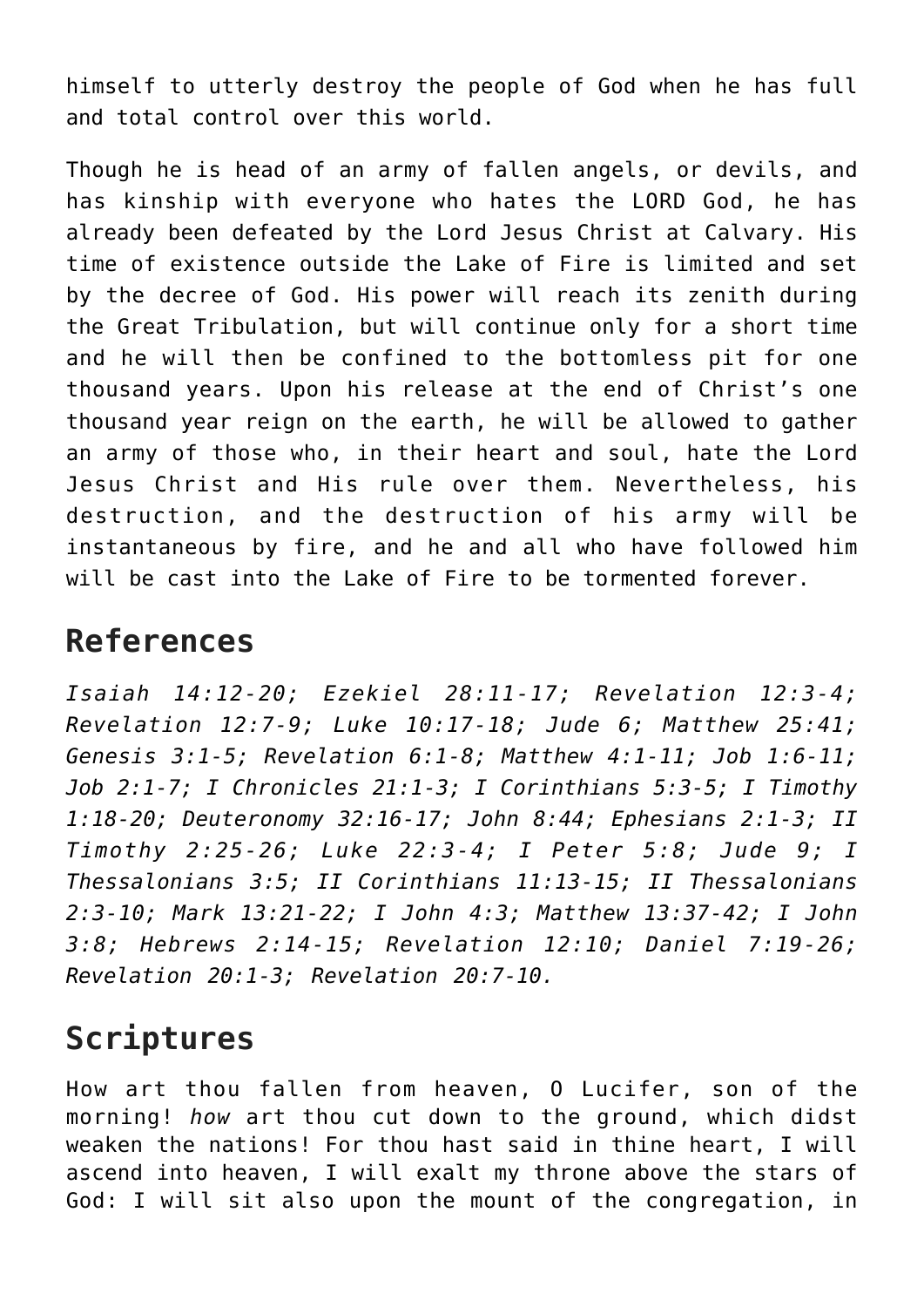the sides of the north: I will ascend above the heights of the clouds; I will be like the most High. Yet thou shalt be brought down to hell, to the sides of the pit. They that see thee shall narrowly look upon thee, *and* consider thee, *saying, Is* this the man that made the earth to tremble, that did shake kingdoms; *That* made the world as a wilderness, and destroyed the cities thereof; *that* opened not the house of his prisoners? All the kings of the nations, *even* all of them, lie in glory, every one in his own house. But thou art cast out of thy grave like an abominable branch, *and as* the raiment of those that are slain, thrust through with a sword, that go down to the stones of the pit; as a carcase trodden under feet. Thou shalt not be joined with them in burial, because thou hast destroyed thy land, *and* slain thy people: the seed of evildoers shall never be renowned. *(Isaiah 14:12-20)* Moreover the word of the LORD came unto me, saying, Son of man, take up a lamentation upon the king of Tyrus, and say unto him, Thus saith the Lord GOD; Thou sealest up the sum, full of wisdom, and perfect in beauty. Thou hast been in Eden the garden of God; every precious stone *was* thy covering, the sardius, topaz, and the diamond, the beryl, the onyx, and the jasper, the sapphire, the emerald, and the carbuncle, and gold: the workmanship of thy tabrets and of thy pipes was prepared in thee in the day that thou wast created. Thou art the anointed cherub that covereth; and I have set thee so: thou wast upon the holy mountain of God; thou hast walked up and down in the midst of the stones of fire. Thou wast perfect in thy ways from the day that thou wast created, till iniquity was found in thee. By the multitude of thy merchandise they have filled the midst of thee with violence, and thou hast sinned: therefore I will cast thee as profane out of the mountain of God: and I will destroy thee, O covering cherub, from the midst of the stones of fire. Thine heart was lifted up because of thy beauty, thou hast corrupted thy wisdom by reason of thy brightness: I will cast thee to the ground, I will lay thee before kings, that they may behold thee. *(Ezekiel 28:11-17)*

And there appeared another wonder in heaven; and behold a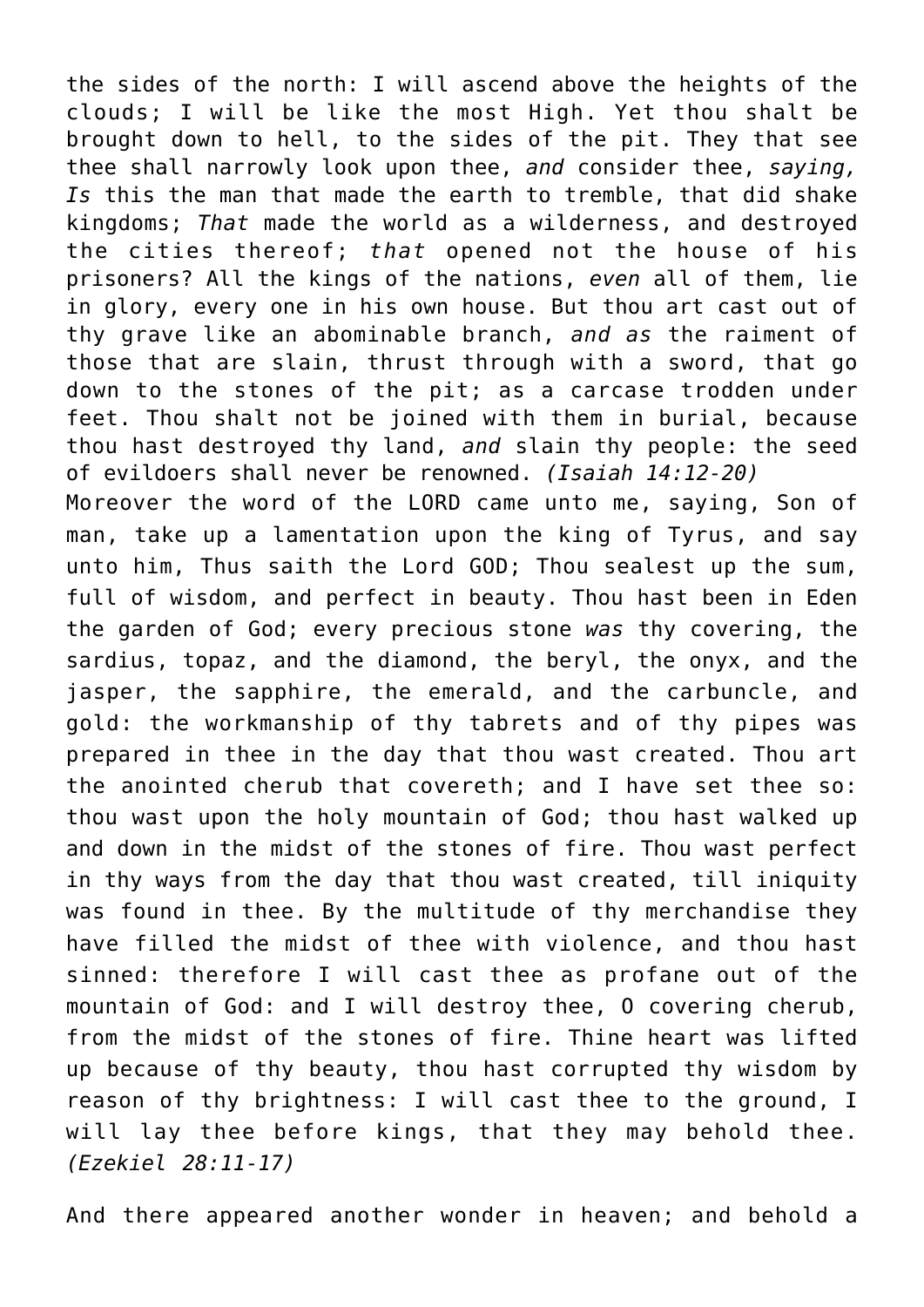great red dragon, having seven heads and ten horns, and seven crowns upon his heads. And his tail drew the third part of the stars of heaven, and did cast them to the earth: and the dragon stood before the woman which was ready to be delivered, for to devour her child as soon as it was born. *(Revelation 12:3-4)*

And there was war in heaven: Michael and his angels fought against the dragon; and the dragon fought and his angels, And prevailed not; neither was their place found any more in heaven. And the great dragon was cast out, that old serpent, called the Devil, and Satan, which deceiveth the whole world: he was cast out into the earth, and his angels were cast out with him. *(Revelation 12:7-9)*

And the seventy returned again with joy, saying, Lord, even the devils are subject unto us through thy name. And he said unto them, I beheld Satan as lightning fall from heaven. *(Luke 10:17-18)*

And the angels which kept not their first estate, but left their own habitation, he hath reserved in everlasting chains under darkness unto the judgment of the great day. *(Jude 6)*

Then shall he say also unto them on the left hand, Depart from me, ye cursed, into everlasting fire, prepared for the devil and his angels: . . . *(Matthew 25:41)*

Now the serpent was more subtil than any beast of the field which the LORD God had made. And he said unto the woman, Yea, hath God said, Ye shall not eat of every tree of the garden? And the woman said unto the serpent, We may eat of the fruit of the trees of the garden: But of the fruit of the tree which *is* in the midst of the garden, God hath said, Ye shall not eat of it, neither shall ye touch it, lest ye die. And the serpent said unto the woman, Ye shall not surely die: For God doth know that in the day ye eat thereof, then your eyes shall be opened, and ye shall be as gods, knowing good and evil.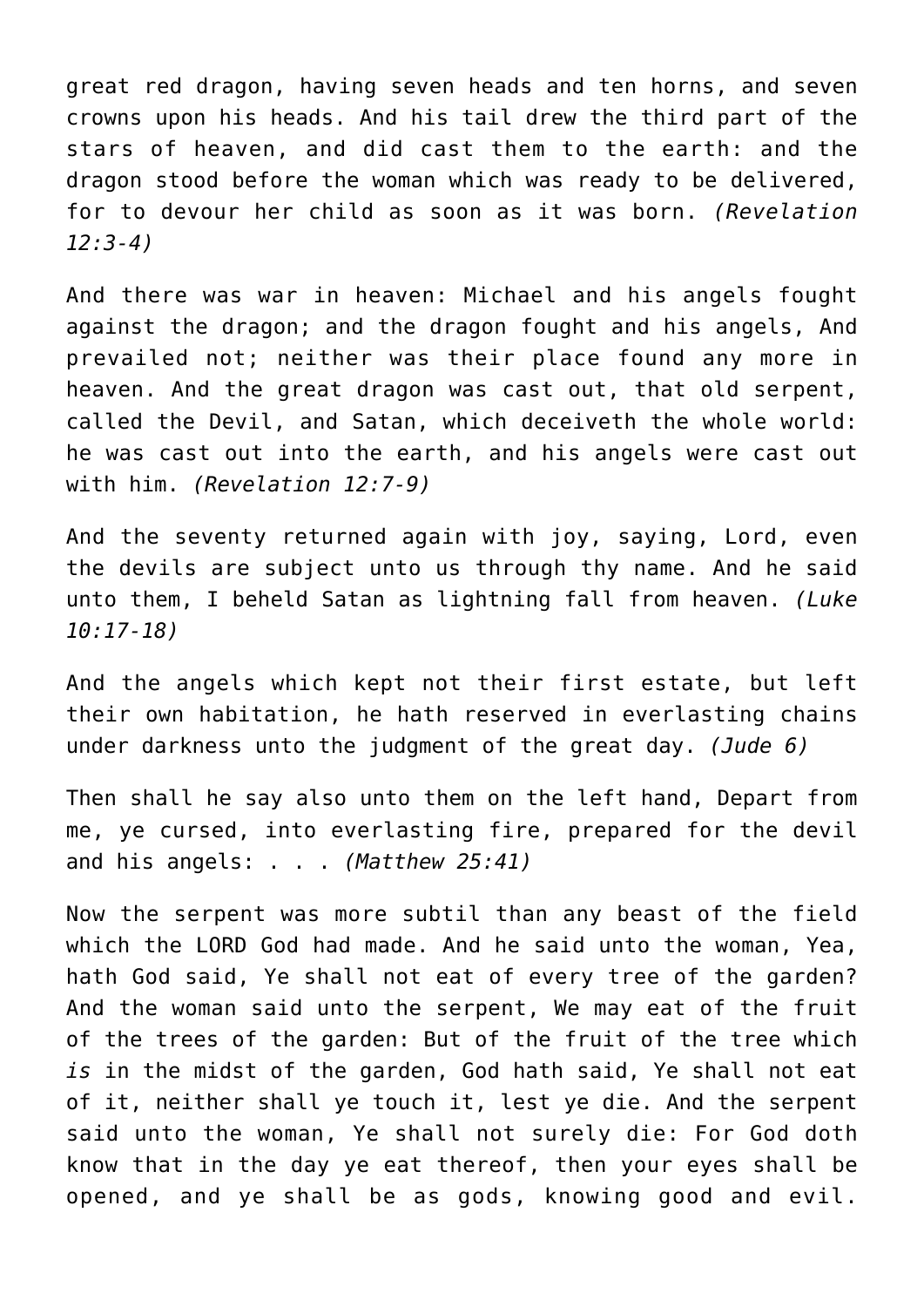## *(Genesis 3:1-5)*

And I saw when the Lamb opened one of the seals, and I heard, as it were the noise of thunder, one of the four beasts saying, Come and see. And I saw, and behold a white horse: and he that sat on him had a bow; and a crown was given unto him: and he went forth conquering, and to conquer. And when he had opened the second seal, I heard the second beast say, Come and see. And there went out another horse *that was* red: and *power* was given to him that sat thereon to take peace from the earth, and that they should kill one another: and there was given unto him a great sword. And when he had opened the third seal, I heard the third beast say, Come and see. And I beheld, and lo a black horse; and he that sat on him had a pair of balances in his hand. And I heard a voice in the midst of the four beasts say, A measure of wheat for a penny, and three measures of barley for a penny; and *see* thou hurt not the oil and the wine. And when he had opened the fourth seal, I heard the voice of the fourth beast say, Come and see. And I looked, and behold a pale horse: and his name that sat on him was Death, and Hell followed with him. And power was given unto them over the fourth part of the earth, to kill with sword, and with hunger, and with death, and with the beasts of the earth. *(Revelation 6:1-8)*

Then was Jesus led up of the Spirit into the wilderness to be tempted of the devil. And when he had fasted forty days and forty nights, he was afterward an hungred. And when the tempter came to him, he said, If thou be the Son of God, command that these stones be made bread. But he answered and said, It is written, Man shall not live by bread alone, but by every word that proceedeth out of the mouth of God. Then the devil taketh him up into the holy city, and setteth him on a pinnacle of the temple, And saith unto him, If thou be the Son of God, cast thyself down: for it is written, He shall give his angels charge concerning thee: and in *their* hands they shall bear thee up, lest at any time thou dash thy foot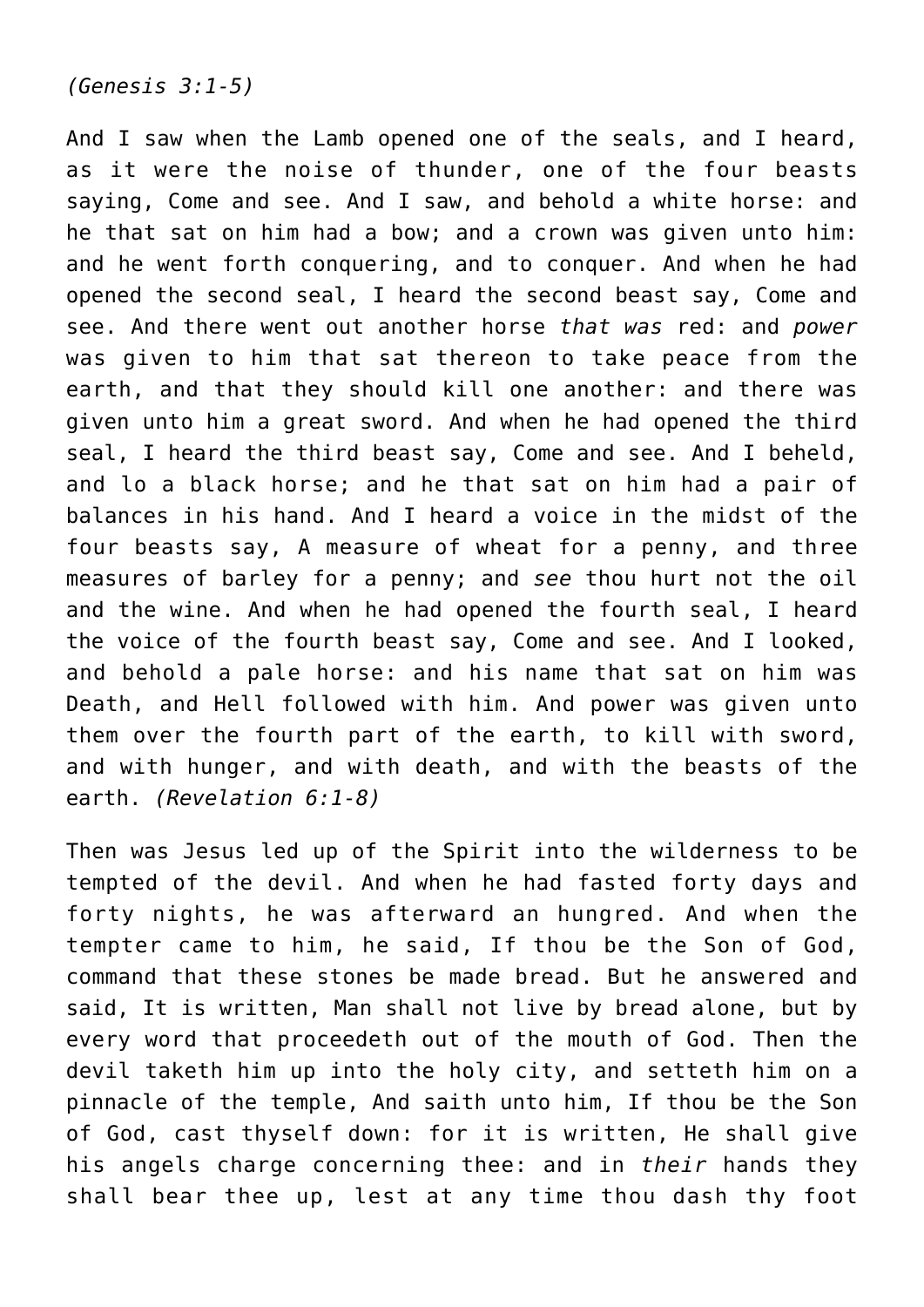against a stone. Jesus said unto him, It is written again, Thou shalt not tempt the Lord thy God. Again, the devil taketh him up into an exceeding high mountain, and sheweth him all the kingdoms of the world, and the glory of them; And saith unto him, All these things will I give thee, if thou wilt fall down and worship me. Then saith Jesus unto him, Get thee hence, Satan: for it is written, Thou shalt worship the Lord thy God, and him only shalt thou serve. Then the devil leaveth him, and, behold, angels came and ministered unto him. *(Matthew 4:1-11)*

Now there was a day when the sons of God came to present themselves before the LORD, and Satan came also among them. And the LORD said unto Satan, Whence comest thou? Then Satan answered the LORD, and said, From going to and fro in the earth, and from walking up and down in it. And the LORD said unto Satan, Hast thou considered my servant Job, that *there is* none like him in the earth, a perfect and an upright man, one that feareth God, and escheweth evil? Then Satan answered the LORD, and said, Doth Job fear God for nought? Hast not thou made an hedge about him, and about his house, and about all that he hath on every side? thou hast blessed the work of his hands, and his substance is increased in the land. But put forth thine hand now, and touch all that he hath, and he will curse thee to thy face. And the LORD said unto Satan, Behold, all that he hath *is* in thy power; only upon himself put not forth thine hand. So Satan went forth from the presence of the LORD. *(Job 1:6-12)*

Again there was a day when the sons of God came to present themselves before the LORD, and Satan came also among them to present himself before the LORD. And the LORD said unto Satan, From whence comest thou? And Satan answered the LORD, and said, From going to and fro in the earth, and from walking up and down in it. And the LORD said unto Satan, Hast thou considered my servant Job, that *there is* none like him in the earth, a perfect and an upright man, one that feareth God, and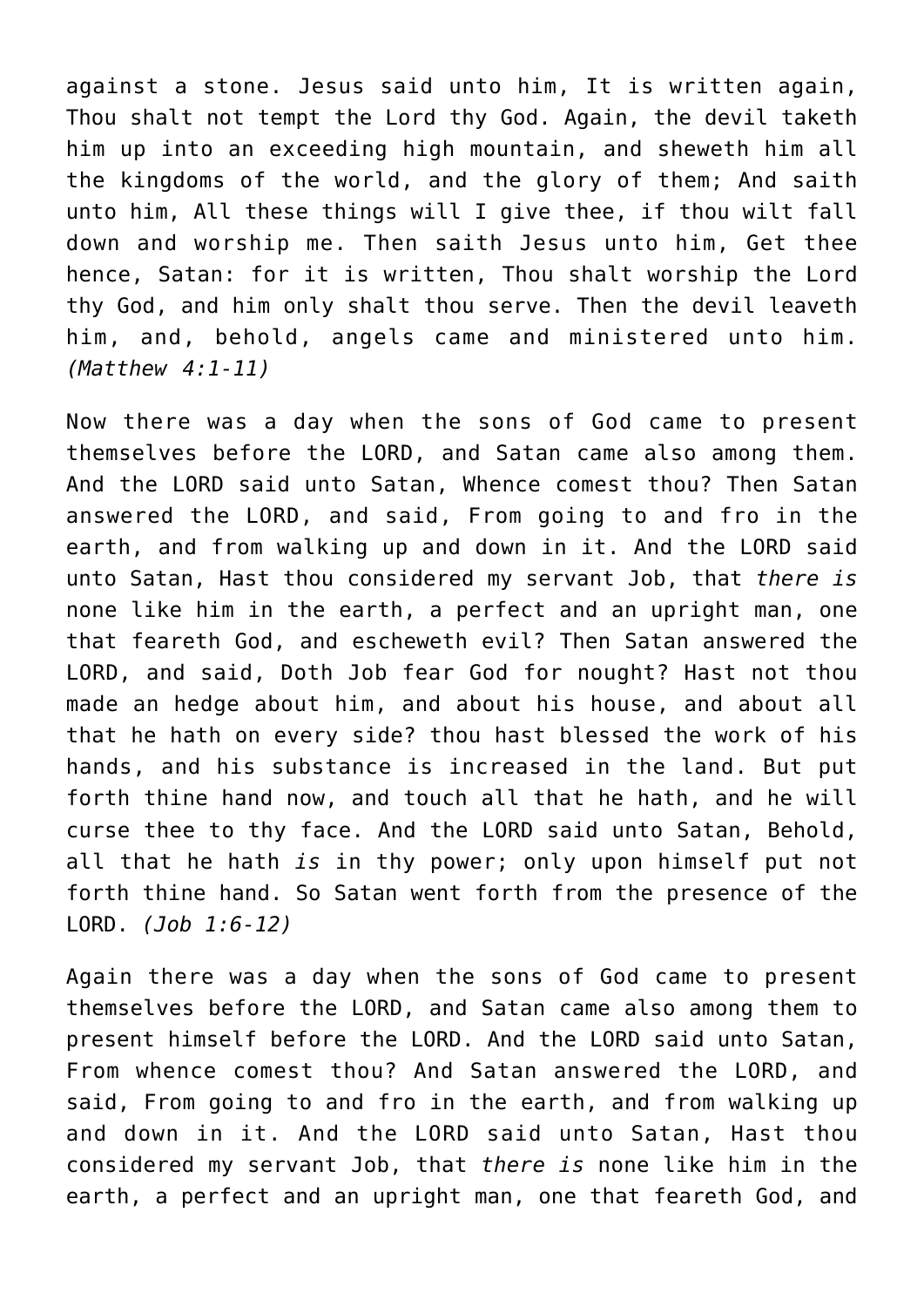escheweth evil? and still he holdeth fast his integrity, although thou movedst me against him, to destroy him without cause. And Satan answered the LORD, and said, Skin for skin, yea, all that a man hath will he give for his life. But put forth thine hand now, and touch his bone and his flesh, and he will curse thee to thy face. And the LORD said unto Satan, Behold, he *is* in thine hand; but save his life. So went Satan forth from the presence of the LORD, and smote Job with sore boils from the sole of his foot unto his crown. *(Job 2:1-7)*

And Satan stood up against Israel, and provoked David to number Israel. And David said to Joab and to the rulers of the people, Go, number Israel from Beersheba even to Dan; and bring the number of them to me, that I may know *it*. And Joab answered, The LORD make his people an hundred times so many more as they *be*: but, my lord the king, *are* they not all my lord's servants? why then doth my lord require this thing? why will he be a cause of trespass to Israel? *(I Chronicles 21:1-3)*

For I verily, as absent in body, but present in spirit, have judged already, as though I were present, *concerning* him that hath so done this deed, In the name of our Lord Jesus Christ, when ye are gathered together, and my spirit, with the power of our Lord Jesus Christ, To deliver such an one unto Satan for the destruction of the flesh, that the spirit may be saved in the day of the Lord Jesus. *(I Corinthians 5:3-5)*

This charge I commit unto thee, son Timothy, according to the prophecies which went before on thee, that thou by them mightest war a good warfare; Holding faith, and a good conscience; which some having put away concerning faith have made shipwreck: Of whom is Hymenaeus and Alexander; whom I have delivered unto Satan, that they may learn not to blaspheme. *(I Timothy 1:18-20)*

They provoked him to jealousy with strange gods, with abominations provoked they him to anger. They sacrificed unto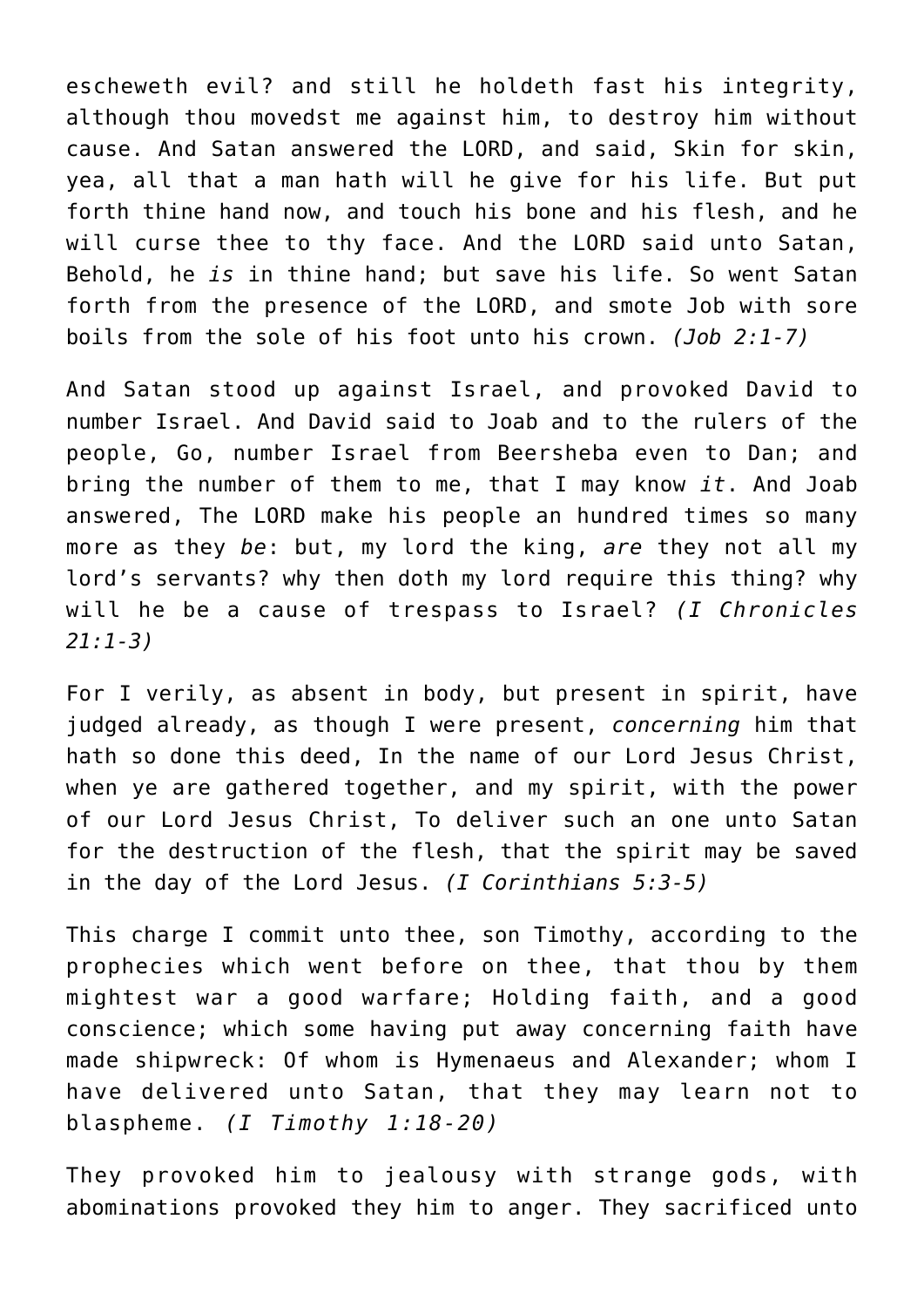devils, not to God; to gods whom they knew not, to new gods that came newly up, whom your fathers feared not. *(Deuteronomy 32:16-17)*

Ye are of your father the devil, and the lusts of your father ye will do. He was a murderer from the beginning, and abode not in the truth, because there is no truth in him. When he speaketh a lie, he speaketh of his own: for he is a liar, and the father of it. *(John 8:44)*

And you *hath he quickened*, who were dead in trespasses and sins; Wherein in time past ye walked according to the course of this world, according to the prince of the power of the air, the spirit that now worketh in the children of disobedience: Among whom also we all had our conversation in times past in the lusts of our flesh, fulfilling the desires of the flesh and of the mind; and were by nature the children of wrath, even as others. *(Ephesians 2:1-3)*

In meekness instructing those that oppose themselves; if God peradventure will give them repentance to the acknowledging of the truth; And that they may recover themselves out of the snare of the devil, who are taken captive by him at his will. *(II Timothy 2:25-26)*

Then entered Satan into Judas surnamed Iscariot, being of the number of the twelve. And he went his way, and communed with the chief priests and captains, how he might betray him unto them. *(Luke 22:3-4)*

Be sober, be vigilant; because your adversary the devil, as a roaring lion, walketh about, seeking whom he may devour: . . .*(I Peter 5:8)*

Yet Michael the archangel, when contending with the devil he disputed about the body of Moses, durst not bring against him a railing accusation, but said, The Lord rebuke thee. *(Jude 9)*

For this cause, when I could no longer forbear, I sent to know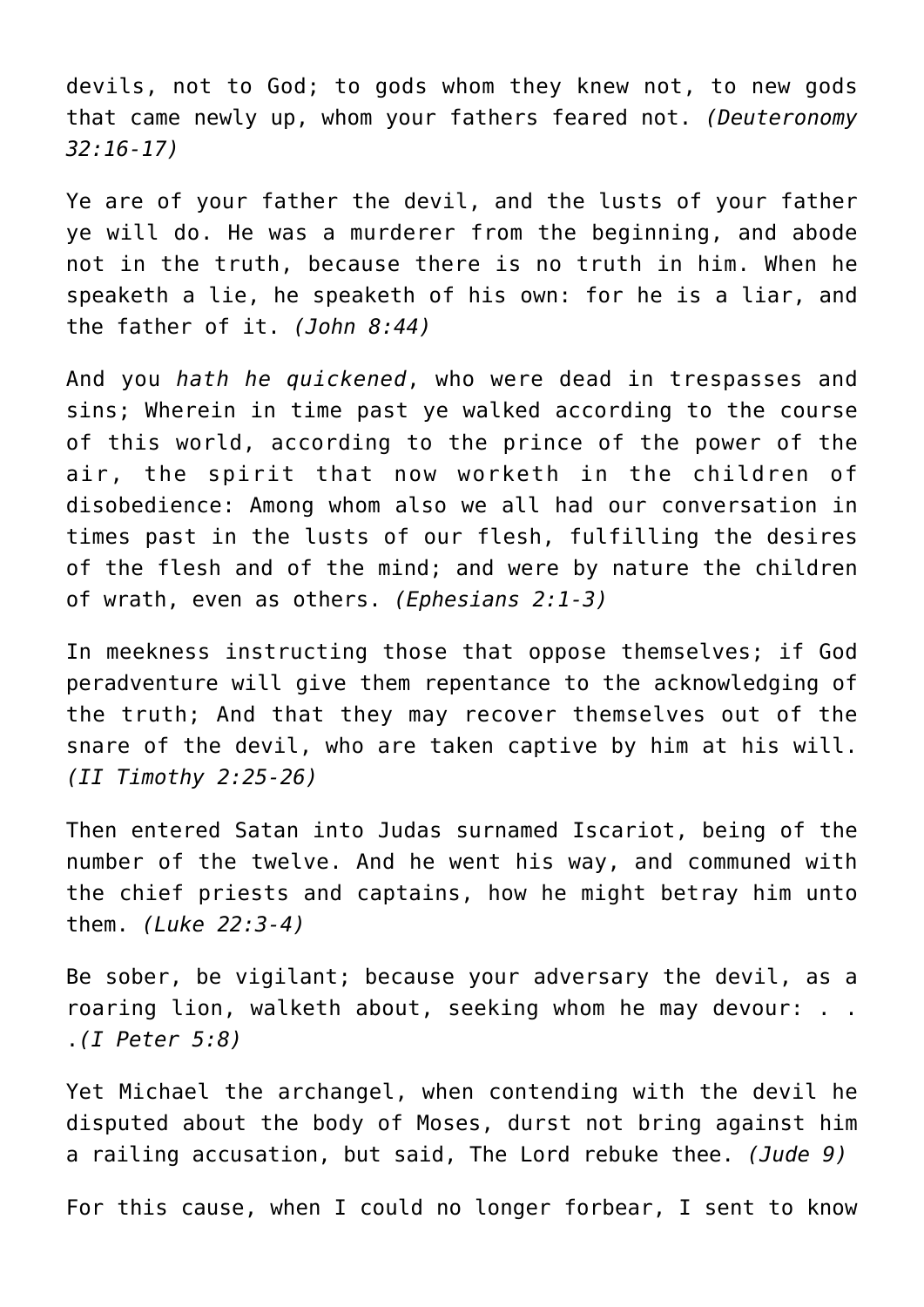your faith, lest by some means the tempter have tempted you, and our labour be in vain. *(I Thessalonians 3:5)*

For such are false apostles, deceitful workers, transforming themselves into the apostles of Christ. And no marvel; for Satan himself is transformed into an angel of light. Therefore it is no great thing if his ministers also be transformed as the ministers of righteousness; whose end shall be according to their works. *(II Corinthians 11:13-15)*

Let no man deceive you by any means: for *that day shall not come*, except there come a falling away first, and that man of sin be revealed, the son of perdition; Who opposeth and exalteth himself above all that is called God, or that is worshipped; so that he as God sitteth in the temple of God, shewing himself that he is God. Remember ye not, that, when I was yet with you, I told you these things? And now ye know what withholdeth that he might be revealed in his time. For the mystery of iniquity doth already work: only he who now letteth *will let*, until he be taken out of the way. And then shall that Wicked be revealed, whom the Lord shall consume with the spirit of his mouth, and shall destroy with the brightness of his coming: *Even him*, whose coming is after the working of Satan with all power and signs and lying wonders, And with all deceivableness of unrighteousness in them that perish; because they received not the love of the truth, that they might be saved. *(II Thessalonians 2:3-10)*

And then if any man shall say to you, Lo, here is Christ; or, lo, he is there; believe him not: For false Christs and false prophets shall rise, and shall shew signs and wonders, to seduce, if it were possible, even the elect. *(Mark 13:21-22)*

And every spirit that confesseth not that Jesus Christ is come in the flesh is not of God: and this is that spirit of antichrist, whereof ye have heard that it should come; and even now already is it in the world. *(I John 4:3)*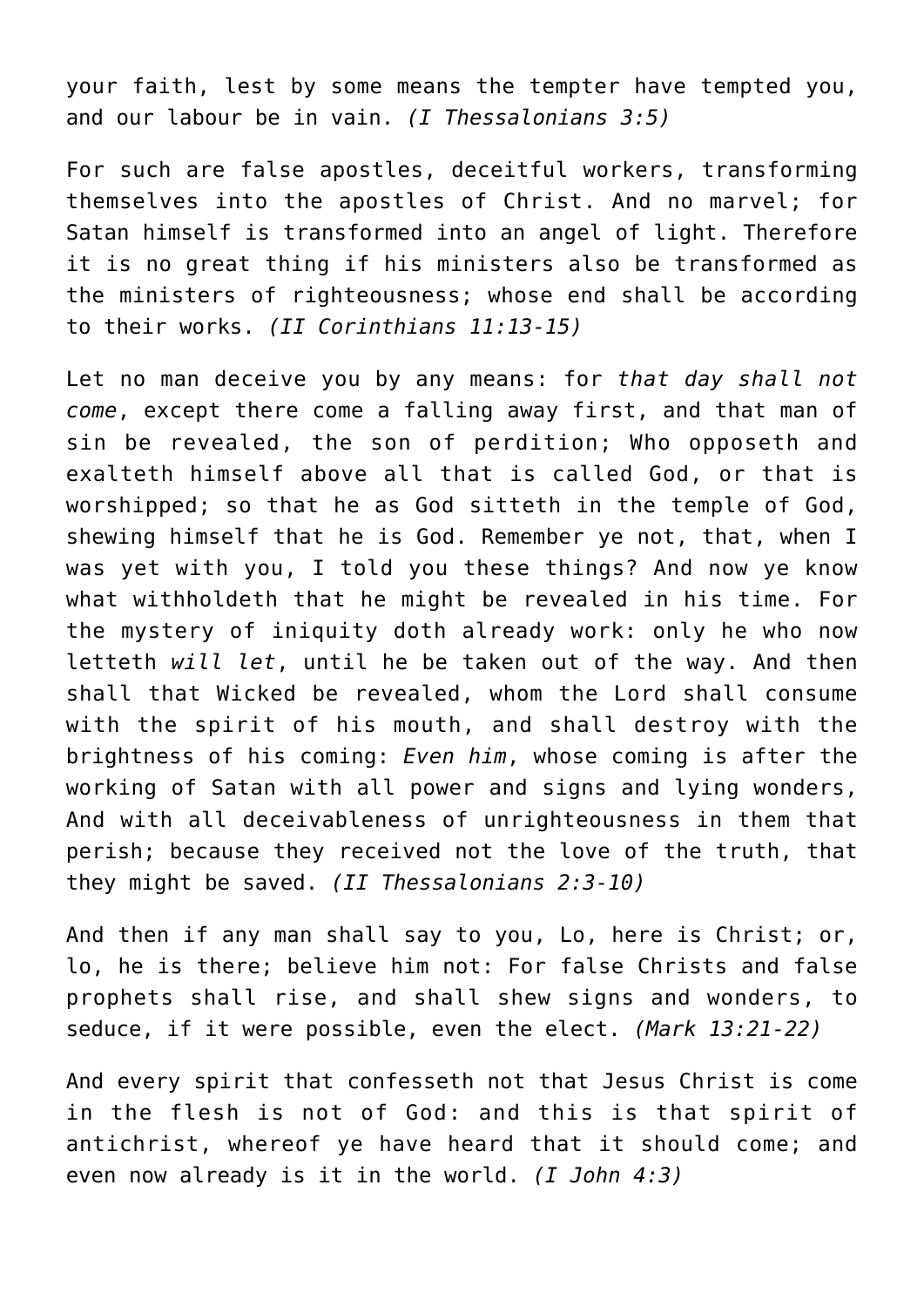He answered and said unto them, He that soweth the good seed is the Son of man; The field is the world; the good seed are the children of the kingdom; but the tares are the children of the wicked *one*; The enemy that sowed them is the devil; the harvest is the end of the world; and the reapers are the angels. As therefore the tares are gathered and burned in the fire; so shall it be in the end of this world. The Son of man shall send forth his angels, and they shall gather out of his kingdom all things that offend, and them which do iniquity; And shall cast them into a furnace of fire: there shall be wailing and gnashing of teeth. *(Matthew 13:37-42)*

He that committeth sin is of the devil; for the devil sinneth from the beginning. For this purpose the Son of God was manifested, that he might destroy the works of the devil. *(I John 3:8)*

Forasmuch then as the children are partakers of flesh and blood, he also himself likewise took part of the same; that through death he might destroy him that had the power of death, that is, the devil; And deliver them who through fear of death were all their lifetime subject to bondage. *(Hebrews 2:14-15)*

And I heard a loud voice saying in heaven, Now is come salvation, and strength, and the kingdom of our God, and the power of his Christ: for the accuser of our brethren is cast down, which accused them before our God day and night. *(Revelation 12:10)*

Then I would know the truth of the fourth beast, which was diverse from all the others, exceeding dreadful, whose teeth *were of* iron, and his nails *of* brass; *which* devoured, brake in pieces, and stamped the residue with his feet; And of the ten horns that *were* in his head, and *of* the other which came up, and before whom three fell; even *of* that horn that had eyes, and a mouth that spake very great things, whose look *was* more stout than his fellows. I beheld, and the same horn made war